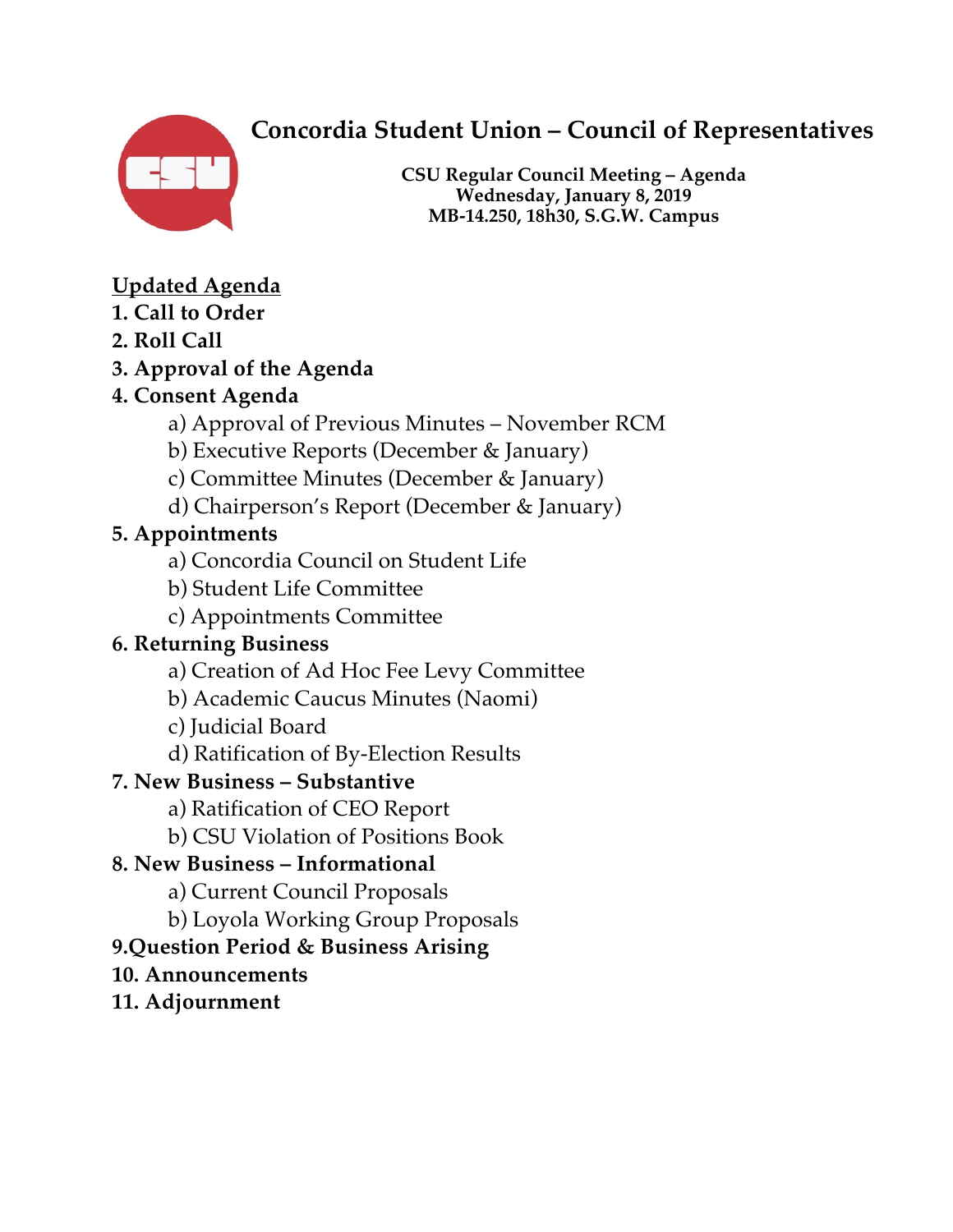## **1. CALL TO ORDER**

Meeting is called to order at **18h44**.

**We would like to begin by acknowledging that Concordia University is located on unceded Indigenous lands. The Kanien'kehá:ka Nation is recognized as the custodians of the lands and waters on which we gather today. TiohEá:ke/Montreal is historically known as a gathering place for many First Nations. Today, it is home to a diverse population of Indigenous and other peoples. We respect the continued connections with the past, present, and future in our ongoing relationships with Indigenous and other peoples within the Montreal community.**

### **2. ROLL CALL**

Council Chairperson: Caitlin Robinson Council Minute Keeper: S Shivaane

**Executives present for the meeting were:** Isaiah Joyner (External & Mobilization Coordinator), Désirée Blizzard (Finance Coordinator), Chris Kalafatidis (General Coordinator), Celeste-Melize Ferrus (Loyola Coordinator), Eduardo Malorni (Student Life Coordinator), Patrick Quinn (Academic & Advocacy Coordinator)

**Councilors present for the meeting were:** Hannah Jamet-Lange (Arts & Science), Salman Fahim Syed (Gina Cody School of Engineering & Computer Science), Leigh Kusaj (Arts & Science), Elizabeth Tasong (Arts & Science), Esther Morand (Arts & Science), James Hanna (Gina Cody School of Engineering & Computer Science), Hershey Blackman (Independent), Menachem Israily (Independent), Peter Zhuang (Fine Arts), Mitchell Schecter (John Molson School of Business), Mathew Levitsky-Kaminski (John Molson School of Business), Lauren Perozek (John Molson School of Business), Jeremya Deneault (John Molson School of Business), Tzvi Hersh Filler (Gina Cody School of Engineering & Computer Science), Sean Howard (Gina Cody School of Engineering & Computer Science), Maha Siddiqui (Arts & Science), Howard Issley (John Molson School of Business), Elias Huckel-Fidalgo (Arts & Science), Victoria Pesce (John Molson School of Business), Selena Mezher (Gina Cody School of Engineering & Computer Science), Christiane Sakr (Arts & Science).

**Executives absent for the meeting were:** Marin Algattus (Internal Affairs Coordinator) **Councilors absent for the meeting were:** Naomi Barney Purdie (Arts & Science), Ahmadou Sakho (Arts & Science), Jarrad Haas (Fine Arts), Amman Houara (Arts & Science), Arad Andrew Banis (John Molson School of Business).

**Salman Fahim Syed** moves to excuse **Selena Mezher**, **Naomi Barney Purdie**, **Marin Algattus**, **Christiane Sakr**, **Ahmadou Sakho**. Seconded by **James Hanna**.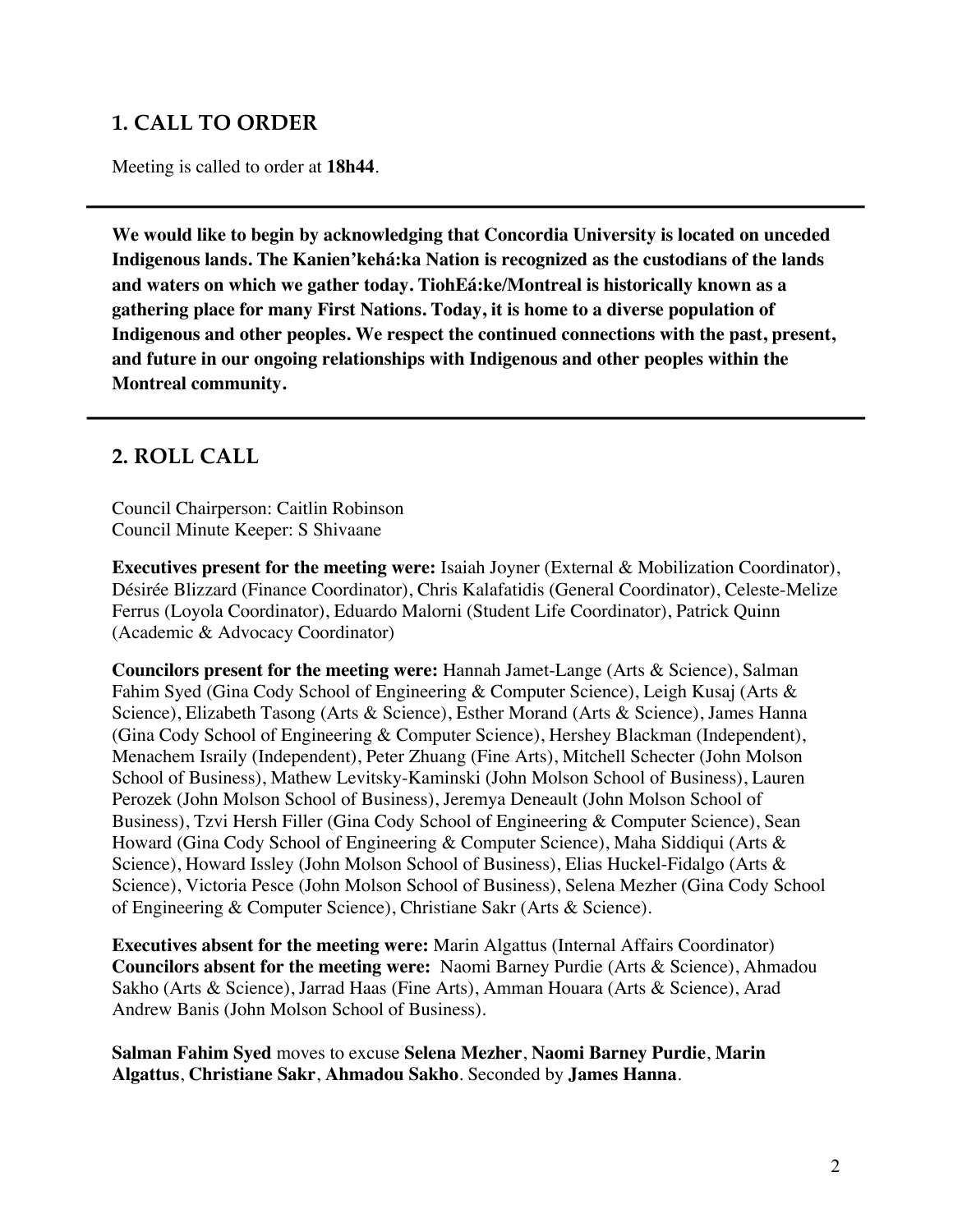# **4. APPROVAL OF THE AGENDA**

**Chris Kalafatidis** moves to add Bathroom Committee motion to agenda.

**Tzvi Hersh Filler** moves to add motion on meeting times.

**Maha Siddiqui** moves to pull GC's reports from December and January.

**Hannah Jamet-Lange** moves to pull January Loyola Coordinator report.

**Chairperson** adds Appointments motion.

**Salman Fahim Syed** moves to approve agenda. Seconded by **Victoria Pesce.** *Carries.*

### **5. APPOINTMENTS**

#### **a) CCSL**

**Eduardo Malorni**: There are four seats left open. The deadline ends on Friday and we have two candidates.

**James Hanna** moves to table this until the next meeting. Seconded by **Hannah Jamet-Lange**.

### **b) Student Life**

**Eduardo Malorni**: Ama resigned from Student Life. The next meeting is on Friday morning. There is one seat is open.

**Peter Zhuang** nominates Self. Seconded by **Salman Fahim Syed**.

**Jeremya Deneault** nominates Self. Seconded by **Elizabeth Tasong**.

**Peter Zhuang**: I've been a councillor before. I have the experience.

**Jeremya Deneault:** I ran for the CCSL. I'm qualified to take that position. I'm ready for the experience.

**Chris Kalafatidis**: I interviewed Jeremya for CCSL earlier. I think he'd be a good fit for Student Life.

**Peter Zhuang**: I redact my nomination.

**James Hanna** moves to appoint **Jeremya Deneault**. Seconded by **Victoria Pesce**.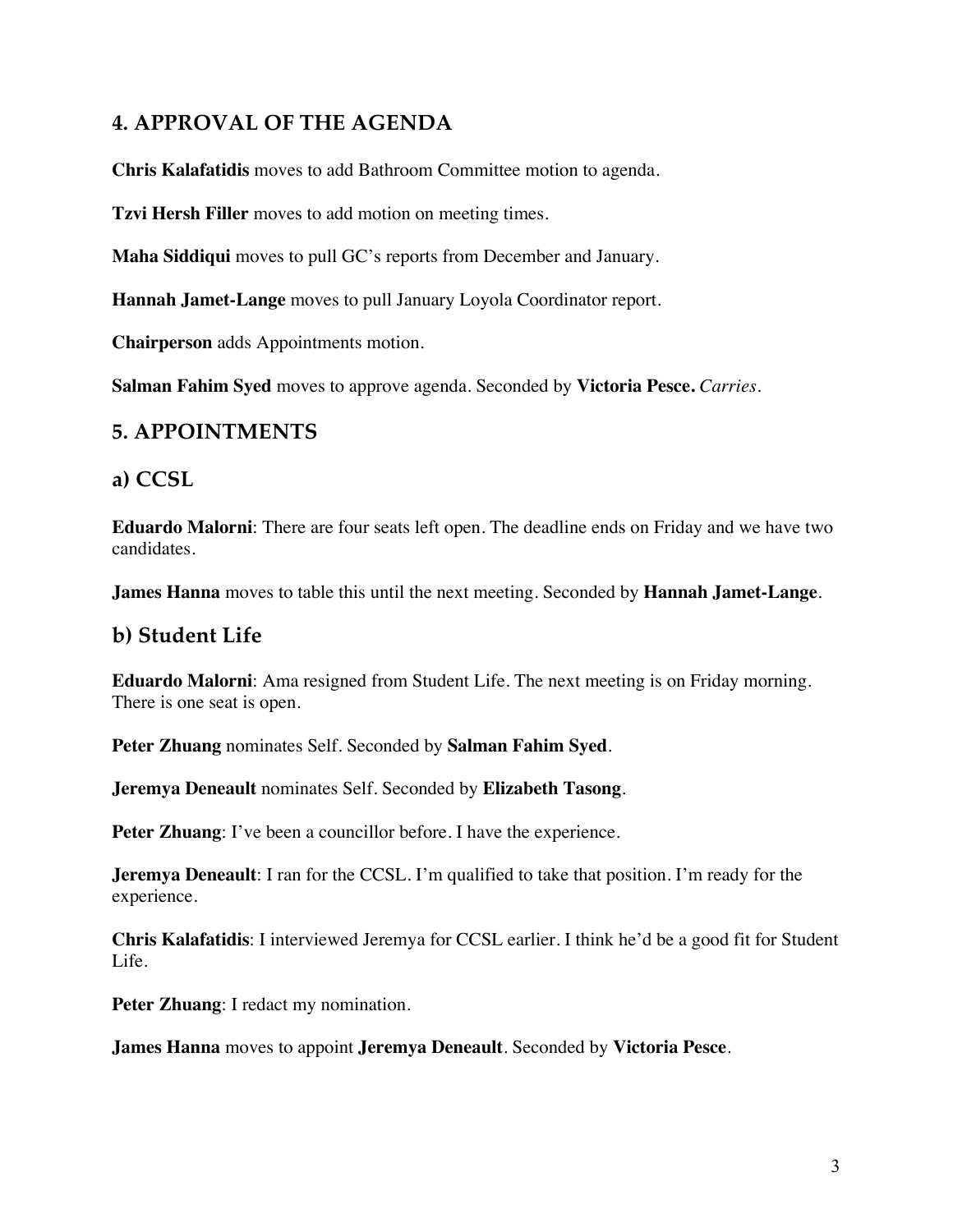## **c) Appointments**

**Eduardo Malorni**: We appoint people to positions. This is a high demanding committee. You would need to be available in the coming weeks. On January 17, we will have a full day of appointments.

**Chris Kalafatidis**: A lot of time is needed to be on this committee and is very intense.

**Peter Zhuang**: For the 17<sup>th</sup>, how are you planning that timewise?

**Eduardo Malorni**: It will start at 10am and end by 4pm.

**Hannah Jamet-Lange**: It's important to have diversity on this committee. This would be especially important for this committee because the members will be appointing people to important positions.

**Esther Morand** nominates **Lauren Perozek**. **Lauren Perozek** does not consent.

**Peter Zhuang** nominates Self. Seconded by **Salman Fahim Syed**.

**Hannah Jamet-Lange** nominates **Christiane Sakr**. Seconded by **Christiane Sakr**.

**Tzvi Hersh Filler** nominates **Mitchell Schecter**. Seconded by **Mitchell Schecter**.

**Peter Zhuang**: I do not have experience on this committee. I want some experience and to get to know the procedures.

**Christiane Sakr**: I have had experience interviewing with SASU and ASFA. I have a lot of free time especially now at the beginning of the semester.

**Mitchell Schecter**: I've interviewed for quite a lot of jobs in the past. I have a knack to knowing whatever characteristics is required for a job.

**Maha Siddiqui**: This committee has to meet up a lot. We need someone who has a good work ethic and is level-headed. I have full faith in Christiane.

**Désirée Blizzard**: Christiane is a signing officer. She has commitment and level-headedness.

**Patrick Quinn**: I don't think experience matters. This is a learning experience for everyone. Someone needs to start somewhere.

**James Hanna**: With new appointments, I give preference to newer councillors.

By Secret Ballot, **Mitchell Schecter** is appointed.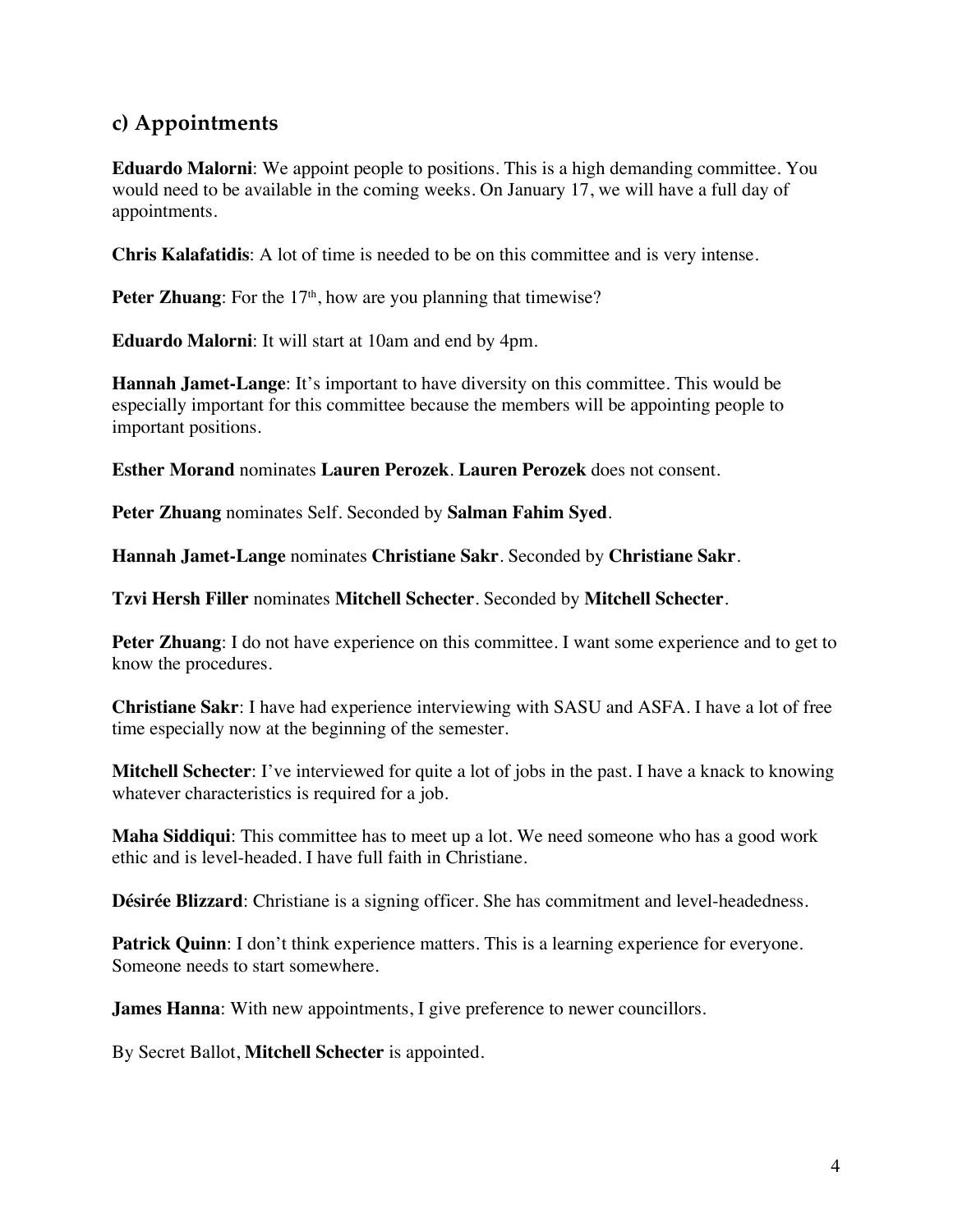## **6. RETURNING BUSINESS**

# **a) Creation of Ad Hoc Fee Levy Committee**

**Leigh Kusaj** presents the following motion. Seconded by **Chris Kalafatidis**.

*WHEREAS* a referendum question asking students if they support "bringing the opt out process online for student fee levy organizations" passed with 61.1%;

*WHEREAS* the preamble of the referendum question states that "the system will be created in consultation with all fee-levy organizations.";

*WHEREAS* the online opt out process must be implemented with due diligence and respect towards fee levies;

**BE IT RESOLVED THAT** an ad hoc "Fee-Levy Consultation" committee be created; **BE IT RESOLVED THAT** this committee with be comprised of Chris Kalafatidis as Chair, the External & Mobilization Coordinator, and four (4) Councillors:

**BE IT FURTHER RESOLVED THAT** the committee will interview all fee-levy groups concerning the implementation of online opt out;

**BE IT FURTHER RESOLVED THAT** the committee author and publish a report on their findings in March, to be presented to and ratified at Council and then shown to the administration;

**BE IT FURTHER RESOLVED THAT** the budgetary impact of this motion is nil.

**Leigh Kusaj:** Chris and I spoke about the purpose of this committee which includes interviewing all fee levies. This is to make sure the online opt-out is made in consultation of the fee levies.

**Chris Kalafatidis**: We worked together to make the operations of the committee smoother. We want to make sure they feel included before the implementation. We will publish a report and bring it to Council.

**Tzvi Hersh Filler**: If we vote yes, do we decide who's on the committee now?

**Chairperson**: It's up to council.

**Chris Kalafatidis**: We would filling be up the seats today. They're creating this system in the next few months, so it needs to be done now.

**James Hanna**: We should fill it today. An amendment could also be made to maybe offload onto this committee all the other fee levy stuff.

**Victoria Pesce** calls to question.

**Sean Howard** moves to amend to motion to include one councillor per faculty on the committee. Seconded by **Peter Zhuang**.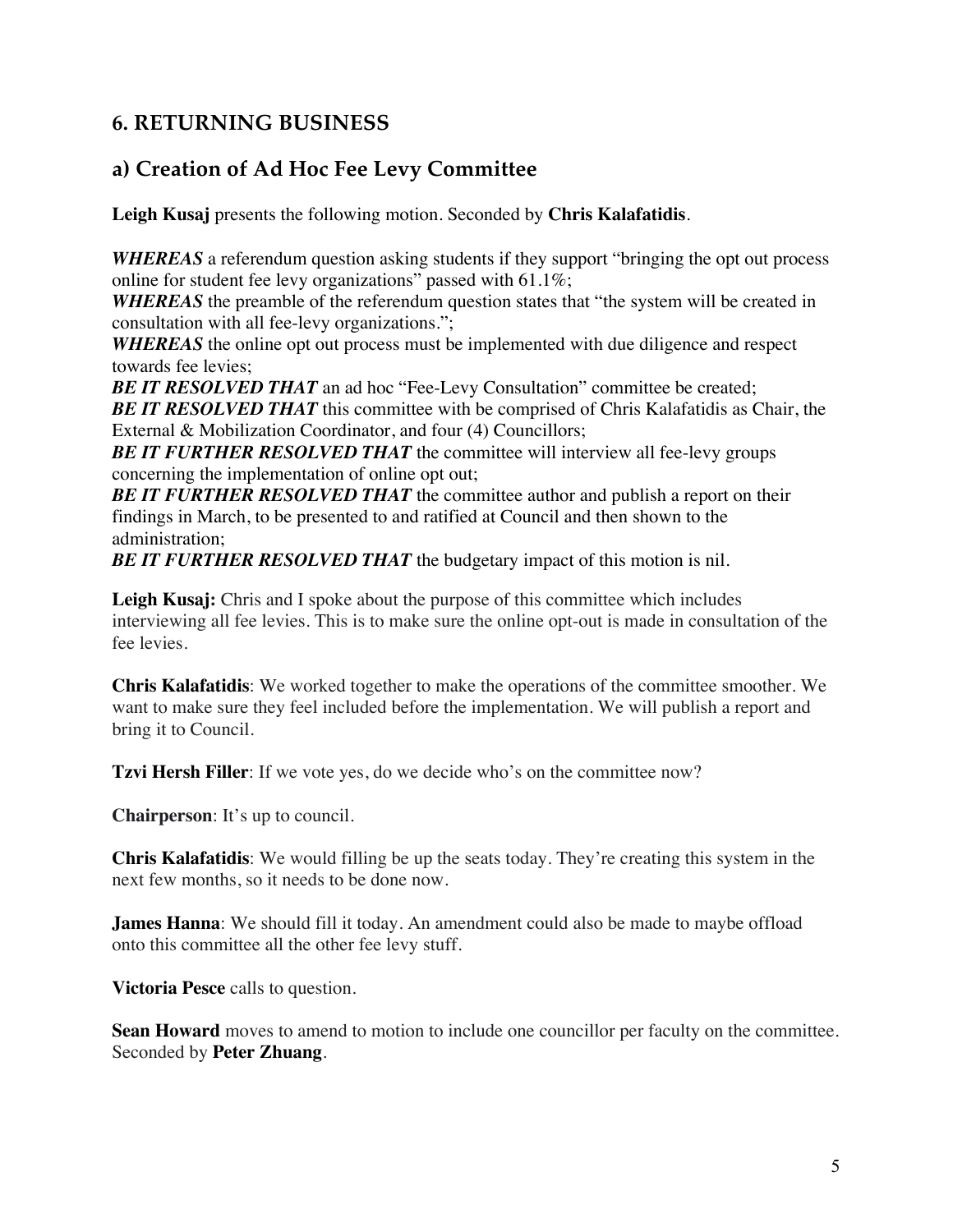**Hannah Jamet-Lange**: Why isn't that the case in all committees? I like the spirit of it but shouldn't be then change all the other committees?

**Leigh Kusaj**: Chris and I had this idea. I don't know if it adds anything. I don't think implementing a rule is necessary.

**Esther Morand:** We shouldn't restrict it. People who want to be on it should be able to be on it.

**Peter Zhuang**: Since it's about fee levies, one person per faculty would allow for diversified opinions.

**Lauren Perozek**: I don't think it should be a strict requirement. We could go for preferential voting. This was important to the student body and we should respect that.

**Victoria Pesce**: We should make this a precedence for everything. We could change it now. We can encourage preferential voting.

**Chris Kalafatidis**: I dropped it because I didn't think it made a difference. It's up to JMSB, Fine Arts, Engineering and Independent councillors.

**Mathew Levitsky-Kaminski**: I know a lot of business students don't feel represented and that's why I ran. I don't think this should be applied just for this motion.

**Patrick Quinn**: Every faculty voted in majority for the opt out question, if that helps in decision making,

**James Hanna**: I love the idea but until we make this a precedent, we can make this an informal standard we vote for here.

**Peter Zhuang**: Fine Arts hasn't really been represented which is why I want this amendment.

**Hershey Blackman**: In theory, every faculty should be represented but I don't know if it's necessary here.

**Victoria Pesce** calls to question. Seconded by **Maha Siddiqui**.

#### **VOTE**

For: 10 Opposed: 4 Abstentions: 4 *Amendment carries.*

Leigh Kusaj: This is not to stifle anything. It's the creation of a mechanism to ensure what students voted for is done.

**Victoria Pesce** calls to question.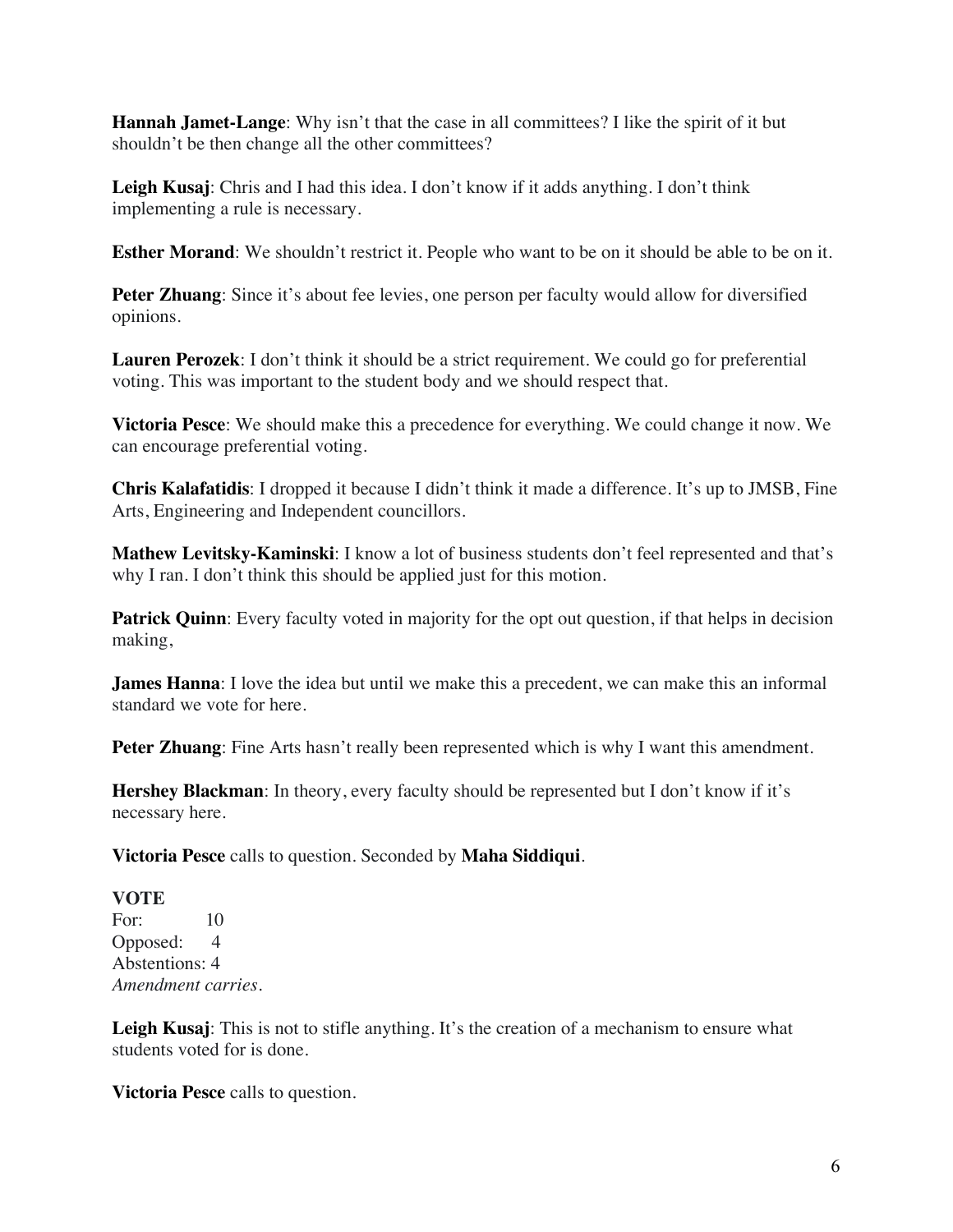**VOTE** For: 14 Opposed: 1 Abstentions: 1 *Motion carries.*

**James Hanna** nominates Self for the Engineering faculty. Seconded by **Sean Howard**.

**Peter Zhuang** nominates Self for Fine Arts faculty. Seconded by **Chris Kalafatidis**.

**Lauren Perozek** nominates **Howard Issley** for JMSB faculty. Seconded.

**Esther Morand** nominates **Salman Fahim Syed** for Engineering faculty. Seconded by **Salman Fahim Syed**.

**James Hanna** nominates **Hershey Blackman** for Independent faculty. Seconded by **Hershey Blackman**.

**Salman Fahim Syed**: Is this not unfair for others who aren't here?

**Chairperson**: It's the way appointments are always done.

Patrick Quinn: That doesn't mean it's right.

**James Hanna**: This committee cannot wait a month.

**Victoria Pesce**: Worst-case scenario is we re-vote during next council meeting. Regardless, let's not assume for now.

**Chris Kalafatidis**: I'm not okay with that, but if any councillor wanted to do this, they would've flagged this.

**Chairperson**: This motion has been on the agenda for two months.

**James Hanna**: Online opt-out has been on my platform both times as a councillor. It's one of the reasons I ran initially. I came to get things done. Get opt-out done.

**Salman Fahim Syed**: This is something smart. Things need to be done efficiently. I like this motion a lot. Do it for the students.

**Peter Zhuang**: This is a new committee. It is really important for Fine Arts to have a voice. I want opinions from students.

**Howard Issley**: One of my reasons for running was online opt-out. I want to get more involved with how fees are structured.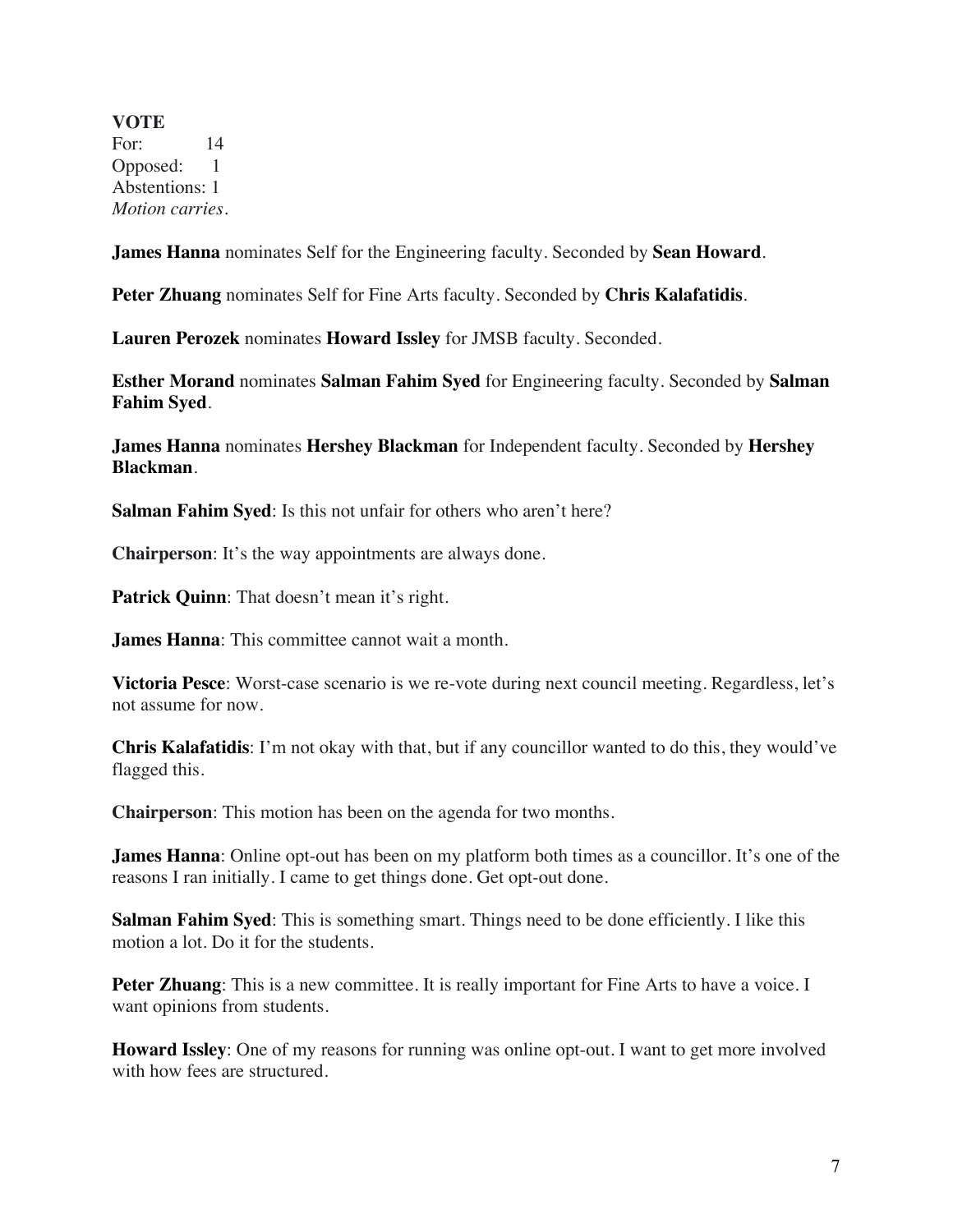**Leigh Kusaj**: I want to make sure the mechanism is well put in place.

**Hershey Blackman**: I want to make sure it's implemented. It's what students voted for.

**James Hanna** motions to appoint **Leigh Kusaj**, **Hershey Blackman**, **Howard Issley** to Ad-Hoc Fee Levy Committee. Seconded.

**Maha Siddiqui**: One councillor is not present. In order to move along, how about we vote secret ballot now and have it ratified.

**Tzvi Hersh Filler**: If you want to re-vote, you'd have to remove them. Would that need 2/3 majority?

**Chairperson**: It would need recommendation of removal by the committee.

**Victoria Pesce** calls to question.

**VOTE** For: 19 Opposed: 0 Abstentions: 0 *Carries.* 

**Leigh Kusaj**, **Hershey Blackman**, **Howard Issley** are appointed to Ad-Hoc Fee Levy Committee.

**Jeremya Deneault**: Are you putting yourself against Jarrad, or in place of?

**Peter Zhuang**: We'll just do the ballot.

**Mathew Levitsky-Kaminski** appoints **Peter Zhuang**. **Tzvi Hersh Filler** seconds. No oppositions.

Peter **Zhuang** is appointed to Ad-Hoc Fee Levy Committee.

By Secret Ballot, **Salman Fahim Syed** is nominated.

### **b) Academic Caucus Minutes (Naomi)**

**Hannah Jamet-Lange** motions to table. Seconded.

### **c) Judicial Board**

**Chris Kalafatidis** presents the following motion. Seconded by **Tzvi Hersh Filler**.

*WHEREAS* the Judicial Board requires a minimum of three members.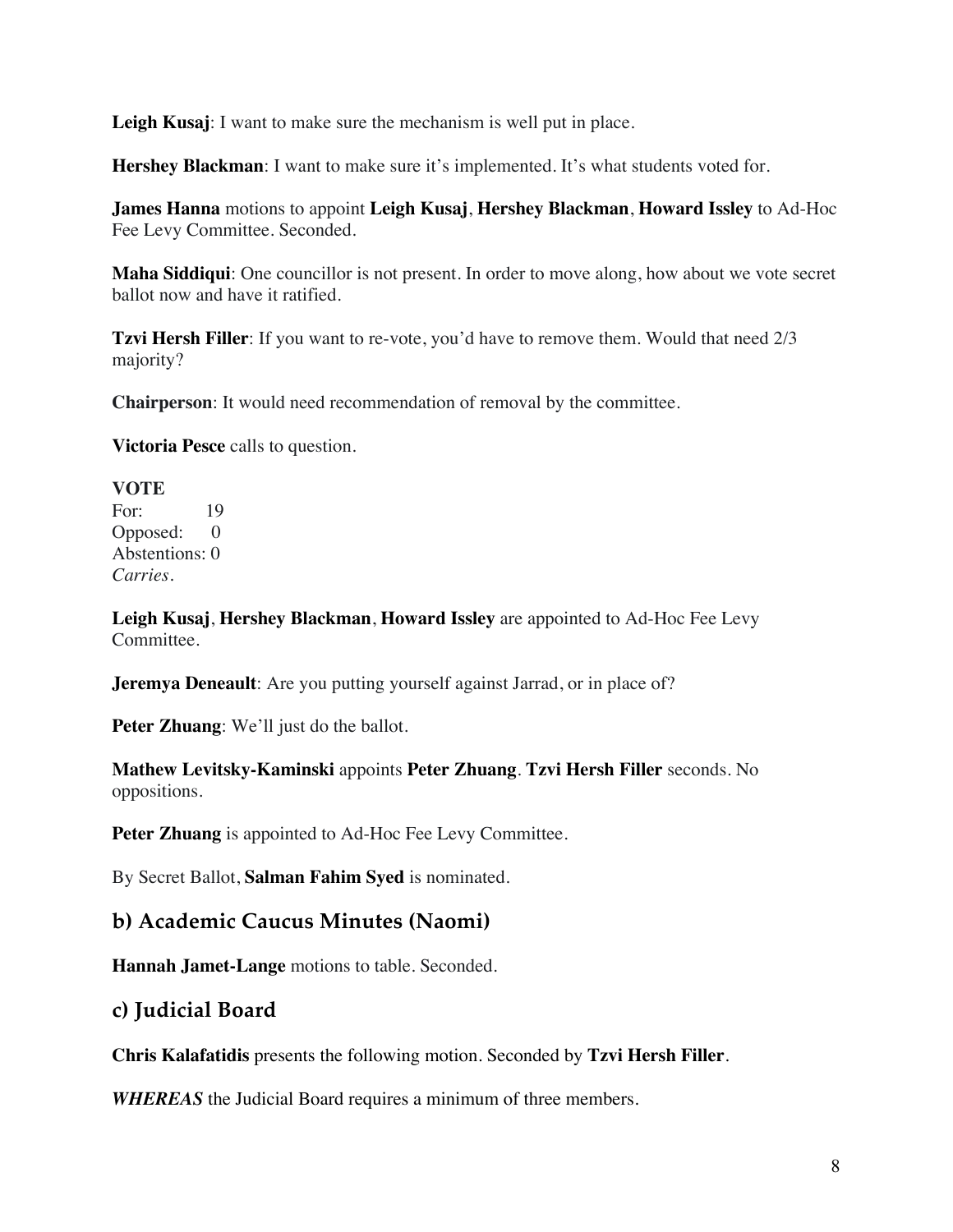*WHEREAS* the Judicial Board only has two members.

**BE IT RESOLVED THAT** the Appointments Committee be tasked with interviewing Judicial Board applicants.

**BE IT FURTHER RESOLVED THAT** the Appointments Committee recommend up to seven candidates to the Council of Representatives at the RCM on January 8, 2020.

*BE IT FURTHER RESOLVED THAT* the Council of Representatives vote on the candidates at the January 8 RCM as required by Bylaw 8.1.1.

**Chris Kalafatidis**: It's best is to delegate it to Appointments Committee. Last year we did it in council, and it didn't go very well, timewise.

**James Hanna**: A couple of cases are in limbo because of this. I suggest we have a transcript of those interviews for all interviewees.

**Chairperson**: Would you be willing to do that Eduardo?

#### **Eduardo Malorni**: Yes.

**VOTE** For: 18 Opposed: 0 Abstentions: 2 *Carries*.

### **d) Ratification of By-Election Results**

**James Hanna** moves to ratify by-election results. Seconded by **Victoria Pesce**.

**James Hanna**: It would be improper otherwise.

#### **VOTE**

For: 17 Opposed: 0 Abstentions: 3 *Carries.* 

**Tzvi Hersh Filler**: I would like my abstention noted.

### **7. NEW BUSINESS – SUBSTANTIVE**

### **a) Ratification of CEO Report**

**Victoria Pesce**: I read that report and he stated that people did not have the eligible numbers.

**Chairperson**: I can forward whatever questions you have to him. Or we could table this and have him here next meeting.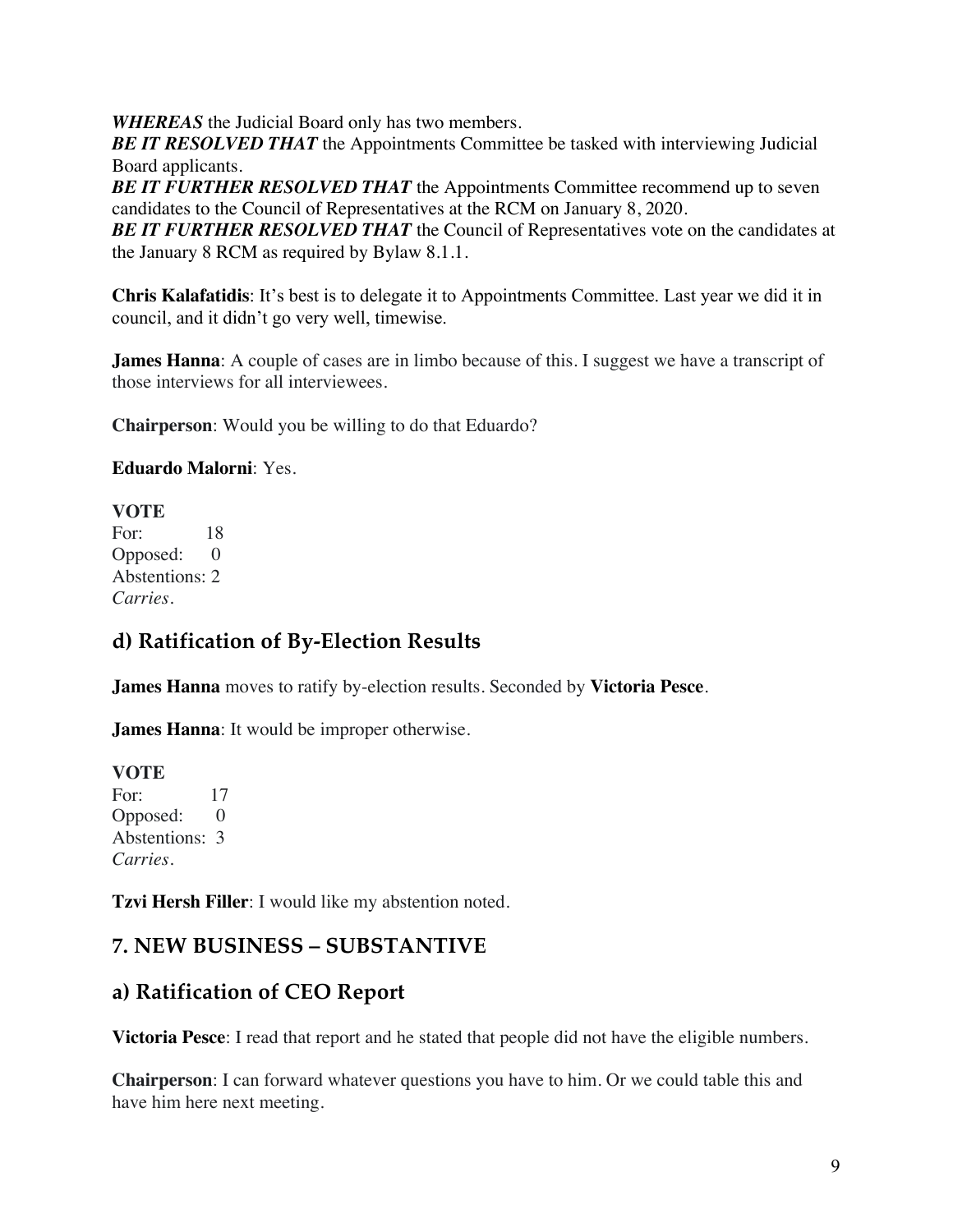**James Hanna**: A few candidates got disqualified because of that. The CEO sent one email to the Dean and seemed to give up when the Dean didn't respond. We need an answer for that.

**Chris Kalafatidis**: This emphasises the importance of tabling. The CEO said he was resigning but now he's not. If anyone is not satisfied, this is your last opportunity to have your opinion heard. It is crucial that we table this.

**Alex:** He gets a list of people's names as they were enrolled. If the names don't match exactly, that's a disqualification. That's what I was told.

**Isaiah Joyner** motions to table the report until the CEO can come present it officially. Seconded by **Hannah Jamet-Lange**.

**Chairperson**: Be it resolved that the CEO report. Be it further resolved that the Chair invites CEO to Jan 22 Regular Council Minute.

**VOTE** For: 18 Opposed: 0 Abstentions: 1 *Carries.* 

## **b) CSU Violation of Positions Book**

**Mathew Levitsky-Kaminski** moves to go into Closed Sessions. Seconded. There are oppositions.

#### **VOTE**

For: 12 Opposed: 7 Abstentions: 0 *Fails.*

**Mathew Levitsky-Kaminski** presents the following motion. Seconded by **Mitchell Schecter**.

*WHEREAS* section 9.1.2 of the CSU positions book endorses the BDS movement against Israel. *WHEREAS* the CSU is currently using products and services from companies that have operations in Israel.

*WHEREAS*, the CSU is using products and services developed using Israeli technology. **BE IT FURTHER RESOLVED THAT** the CSU executives actively take action to resolve this issue

**BE IT FURTHER RESOLVED THAT** the CSU bans the use of products and services that support and or, were developed by Israeli technology during all CSU meetings, events and any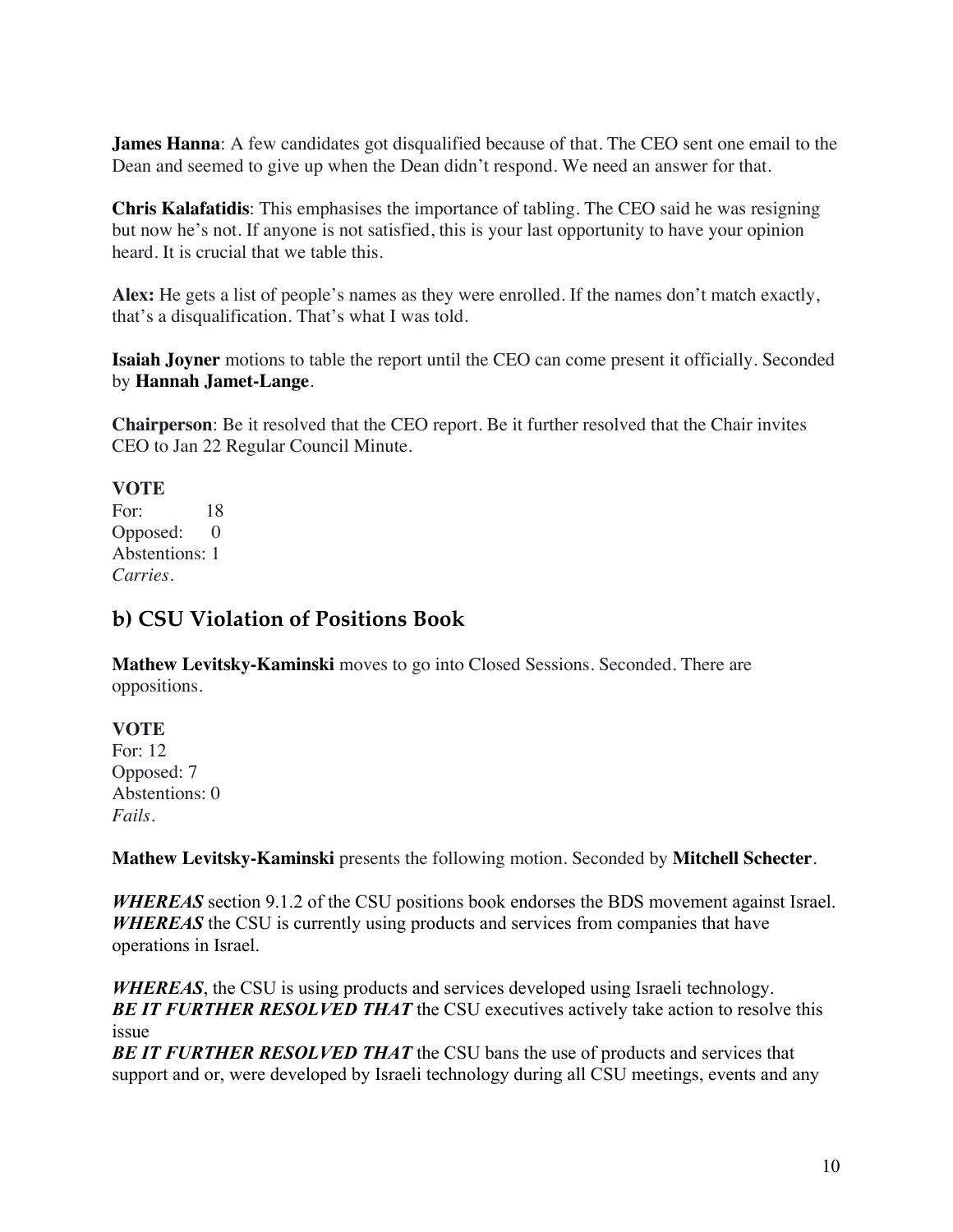#### other affiliated functioning (Table 1.1) *BE IT FURTHER RESOLVED THAT* CSU counselors cannot use these items for CSU

**BE IT FURTHER RESOLVED THAT**, the CSU promotes citizens of Gaza to cease the use of the Israeli currency (The Israeli new shekel), in order to further pressure Israel.

**Mathew Levitsky-Kaminski**: Before us today is a motion that is not only completely nonsensical but highlights how impractical a position can be. Under our current position, we would all have to dispose of our phones, computers and wearables due to its internal technologies. Under this position, we will need to cease using Facebook for communication purposes immediately due to its server locations. You might be thinking, "Why is this?" The answer is Israeli technology. Everything I just named has either been made by Israel, has technology developed in Israel or had direct involvement with the State of Israel. Any further sources can be provided upon request to support these claims. You see, whether you have one stance towards BDS or another, all of you should be able to discern that this position does not make sense to implement because we have been in violation, and will continue to violate this position until we take the decision to get rid of it once and for all. Let's not make this council a council of hypocritical enforcement but a council of progressive and logical position taking. But if we do decide to pass this motion, we need to implement it to the strictest of our abilities to ensure that we do not violate this position any further. There shouldn't be any amendments or changes to this motion because any of them would simply lack the necessary depth to fulfill our existing position. In order to implement it to our most stringent and rigorous abilities, under this position, we will all have to get up, walk out and host ALL forthcoming CSU events, meetings and affairs off campus at locations where Caterpillar construction equipment were not used. I make this motion in the hopes of it not passing.

**Chairperson**: The mover cannot speak in opposition of their own motion.

**James Hanna**: This is a ridiculous motion. We should vote it down.

**Mitchel**: Matthew and I made this motion to show that we have a motion and don't stand by it. Also, we shouldn't have anything to do with international affairs. We want policies that bring us all together.

**Mathew Levitsky-Kaminski**: I never wanted hostility. It's meant to say why have something and not do it. Let's have a more long-term perspective.

**Peter Zhuang**: This is weird, and we should not vote for this.

**Celeste-Melize Ferrus**: We're not allowed to buy things from HP.

**Elizabeth Tasong**: The point of the Positions Book is that it's adopted by members. The next logical step is to go to referendum. So, I don't understand the point. The Positions Book is meant to be a holistic point of information against oppression. I don't understand this tactic because the Positions Book is just a stance against different types of oppression.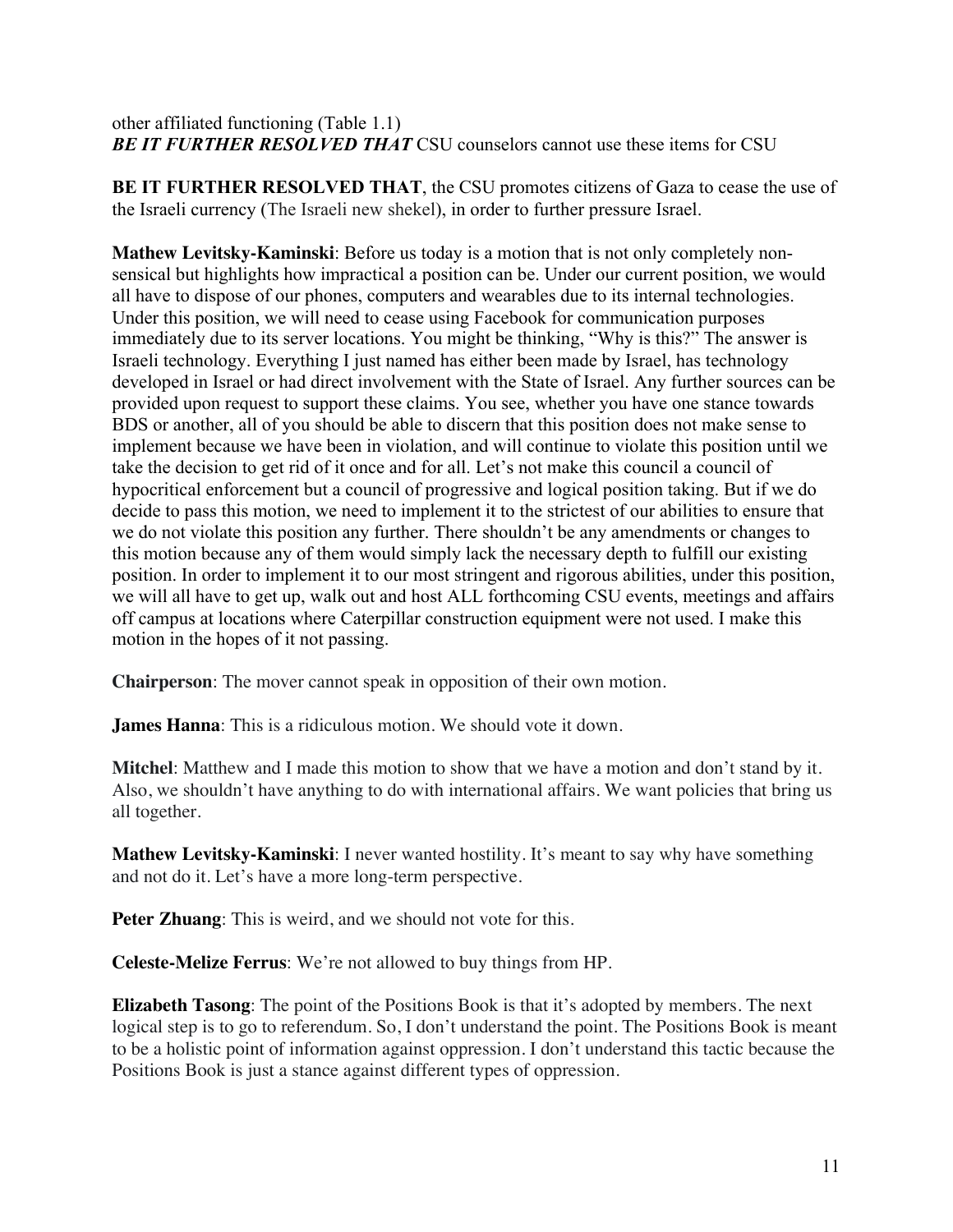**Désirée Blizzard**: I want to emphasise the danger of bringing in a motion without the intention to pass it. The Positions Book doesn't mean implementation, it just for endorsement. We can apply these positions how we want. It's meant holistically.

**Maha Siddiqui**: Only Caterpillar is mentioned on the BDS list, so this is not a contradiction. The specific clause quoted shows that its meant to be an endorsement. BDS is not a stance against Israel. There's a distinction to be made from anti-semitism. CSU is a political organisation and it is normal for us to hold international rights. We are allowed to have these positions.

**Hannah Jamet-Lange**: The position should not be a resolution. It's meant to be about culture. BDS provides a good platform to become part of a global movement. It would be a good idea to have the original people who did up the BDS motion to explain their goal.

**James Hanna**: I would like someone to kill the motion.

**Salman Fahim Syed:** It's not clear in the Positions Book. Positions Book talks a lot of labour.

**Celeste-Melize Ferrus** call to question. Seconded by **Victoria Pesce**.

### **VOTE**

For:  $\qquad \qquad 0$ Opposed: 17 Abstentions: 2 *Fails.* 

**James Hanna**: The Positions Book says this is not meant to inspire change in policy, but I know that doesn't mean it doesn't happen.

**Salman Fahim Syed:** I want to emphasise that the Positions Book is a great thing and I understand how some things might be unclear. I suggest that Policy Committee define things like endorsements and what the goals are. As representatives of students, we must also respect their perspectives.

**Désirée Blizzard**: This also opens up a discussion on why we have a Positions Book.

## **c) Bylaw Changes – meetings times**

### **Tzvi Hersh Filler** presents the following motion. Seconded by **Désirée Blizzard**.

*WHEREAS* June and December meetings are at very inconvenient times,

*WHEREAS* the budget is approved at the June meeting, giving the Finance Coordinator and Executive Team only a few days to prepare a budget for the whole year.

*WHEREAS* the December meeting is during the final exam period of the Fall semester.

**BE IT RESOLVED THAT** the policy committee be tasked with drafting amendments to the bylaws to change the time of these two meetings to a more convenient date.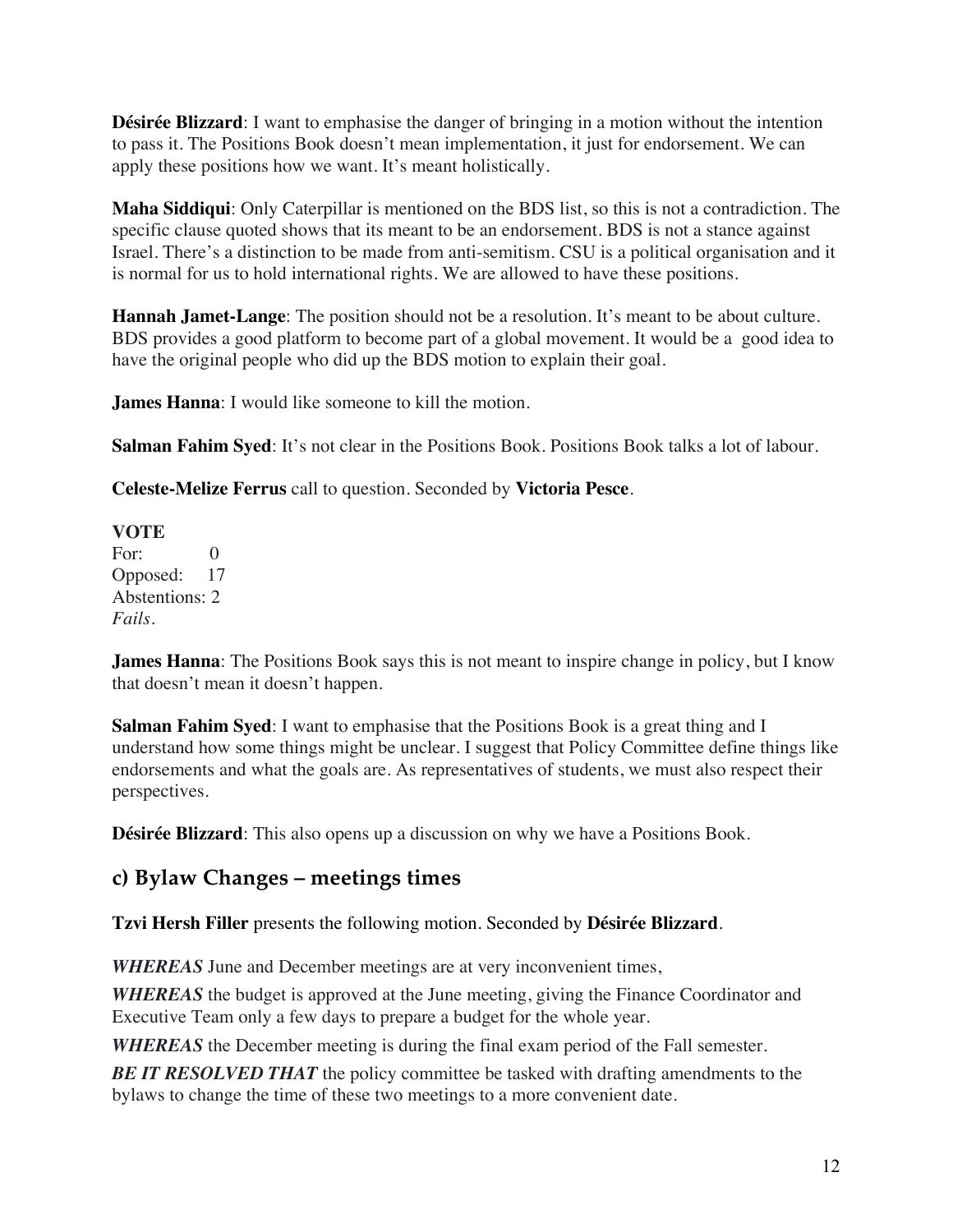**Chris Kalafatidis**: Let's not have that situation happen again. And let's not make a budget in one week that haunts us for the rest of the mandate.

**Peter Zhuang**: Do you want to add more meetings elsewhere?

**Chairperson**: Policy will draft some recommendations and then bring them to council.

**Hershey Blackman** moves to add an amendment that makes Policy committee look into changing times during finals and mid-term season. Seconded by **Jeremya Deneault**.

**Hershey Blackman**: We're here to study. We shouldn't be made to choose between CSU and school.

**Lauren Perozek**: Everyone made a commitment and if you're choosing between school and study, you just manage your time better.

**Victoria Pesce** calls to question. Seconded by **Tzvi Hersh Filler**.

#### **VOTE**

For: 5 Opposed: 10 Abstentions: 2 *Fails.*

**Salman Fahim Syed**: It's about how you manage your time. When it comes to it, you might need time to study.

**James Hanna**: I know that last year's meeting only happened because someone threatened to mess with voting procedures. Not everyone has the luxury to take out time before their exam to come to Council.

**Menachem Israily**: We should be aware of our schedules and work around this. We can make a note to be present. But I appreciate the part about the budget.

**Menachem Israily** moves to split the motion. Seconded by **Hannah Jamet-Lange**.

**Victoria Pesce**: I don't see why we would change it. December is a bad month so participate in what you want to participate it.

**Tzvi Hersh Filler**: I'm curious how one does that for a final exam. It's up to your professor.

**Isaiah Joyner**: We could change the December meeting into a Special Council Meeting. We didn't have quorum because we cannot plan our finals. So, we can make it optional. Let people focus on exams. Remove the mandatory nature of the meeting. If anything, we can call an SCM.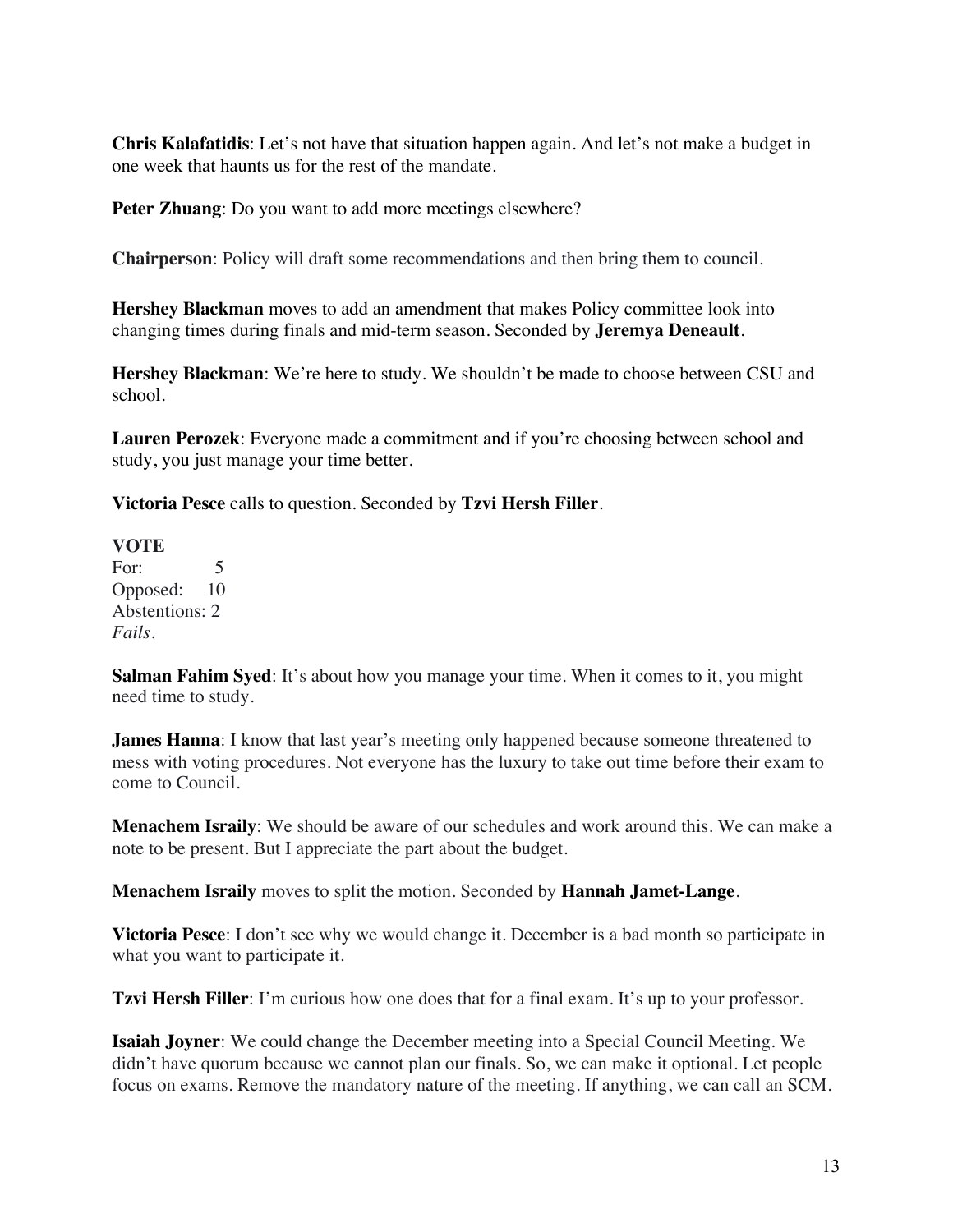**Désirée Blizzard** calls the June question to question. Seconded by **Victoria Pesce**.

**VOTE**

For: 14 Opposed: 0 Abstentions: 2 *Carries.* 

**Hershey Blackman** calls to question. Seconded by **Leigh Kusaj**. There are opposition.

**VOTE** For: 14 Opposed: 1 Abstentions: 1 *Carries.* 

**Peter Zhuang**: I want my abstention noted.

#### **VOTE** For: 9 Opposed: 2

Abstentions: 5 *Carries.* 

# **d) Bathroom Committee Motion**

**Chris Kalafatidis** presents the following motion. Seconded by **Tzvi Hersh Filler**.

*WHEREAS* the Cut the Crap slate ran on the primary platform of cleaner bathrooms at Concordia University;

*WHEREAS* the Concordia administration will be putting out a public tender for a new cleaning contract this January;

*BE IT RESOLVED THAT* an Ad-Hoc "Clean Bathrooms" committee chaired by the General Coordinator Chris Kalafatidis be formed to advise and assist the General Coordinator moving forward on this issue;

**BE IT FURTHER RESOLVED THAT** the committee membership be open to all Concordia students who attend committee meetings;

**BE IT FURTHER RESOLVED THAT** the budgetary impact of this motion is nil.

**Chris Kalafatidis**: There is going to be a public tender in January. Our power is in deciding what is in that proposal. Membership is open to everyone. We will create events to get opinions on bathrooms.

**Maha Siddiqui**: So, this is to sign the contract. But by when?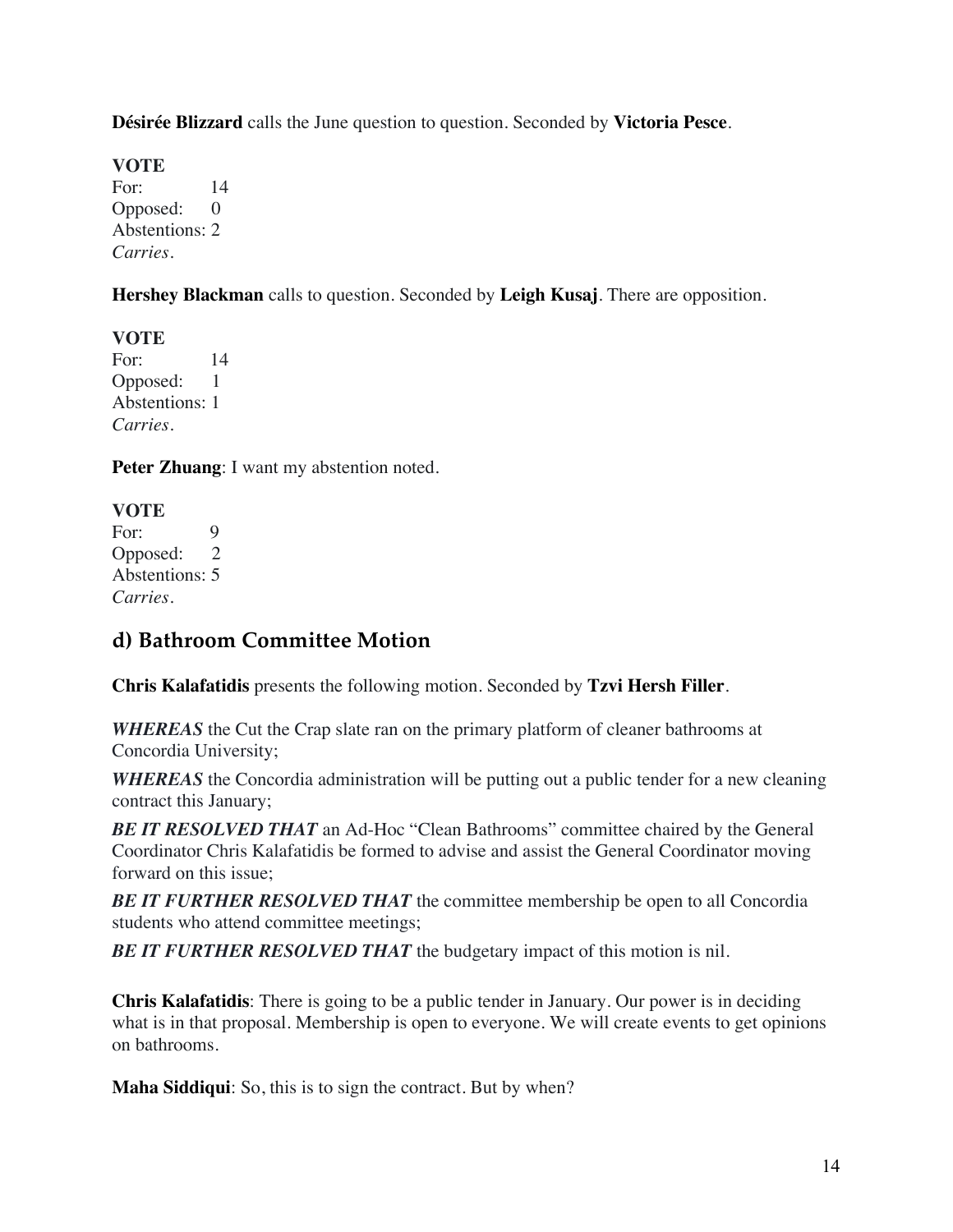**Chris Kalafatidis**: By the 3rd week of Jan. That's when there'll be a draft ready for proposal. Having the opinions of students will matter.

**Maha Siddiqui**: This is great. Hopefully I expect this contract to cover all buildings. I'm confused on why we need to create a committee. I was expecting those finer details to be worked out by now since you've been working on this since the start of your campaign. When will the findings actually be put into place?

**Chris Kalafatidis**: It's operating at a pace where CU decides. What's important is that months ago they told me they wanted to include me. This is just to involve more people in this.

**Salman Fahim Syed**: Membership is open to all? Everyone can vote?

**Chris Kalafatidis**: I don't know what the process looks like. I just want an outlet to talk about bathroom publicly with students. I'll be discussing this next week.

**Chairperson**: This is a public consultation?

**Chris Kalafatidis**: Yes

**James Hanna**: This is a glorified public consultation so go for it.

**Lauren Perozek:** You're getting the public involved, but are you going to do anything about making sure students pick up after themselves?

**Chris Kalafatidis**: That's what I mean. Wveryone has something different to say so with that opinion, we can do something about it.

**Mathew Levitsky-Kaminski**: This is partially the company's fault but students are also partially to blame. Maybe we should install a mechanism for that.

**Victoria Pesce**: You need to understand what the problem is. Why are they dirty? There are so many issues. Having an open meeting will bring up more issues so I don't know how this will help.

**Howard Issley**: This is a large-scale event. How would the budgetary impact be nil?

**Désirée Blizzard**: Use your discretionary funds.

**Désirée Blizzard** calls to question. Seconded by **Patrick Quinn**. Opposed by **Esther Morand**.

#### **VOTE**

For: 17 Opposed: 1 Abstentions: 1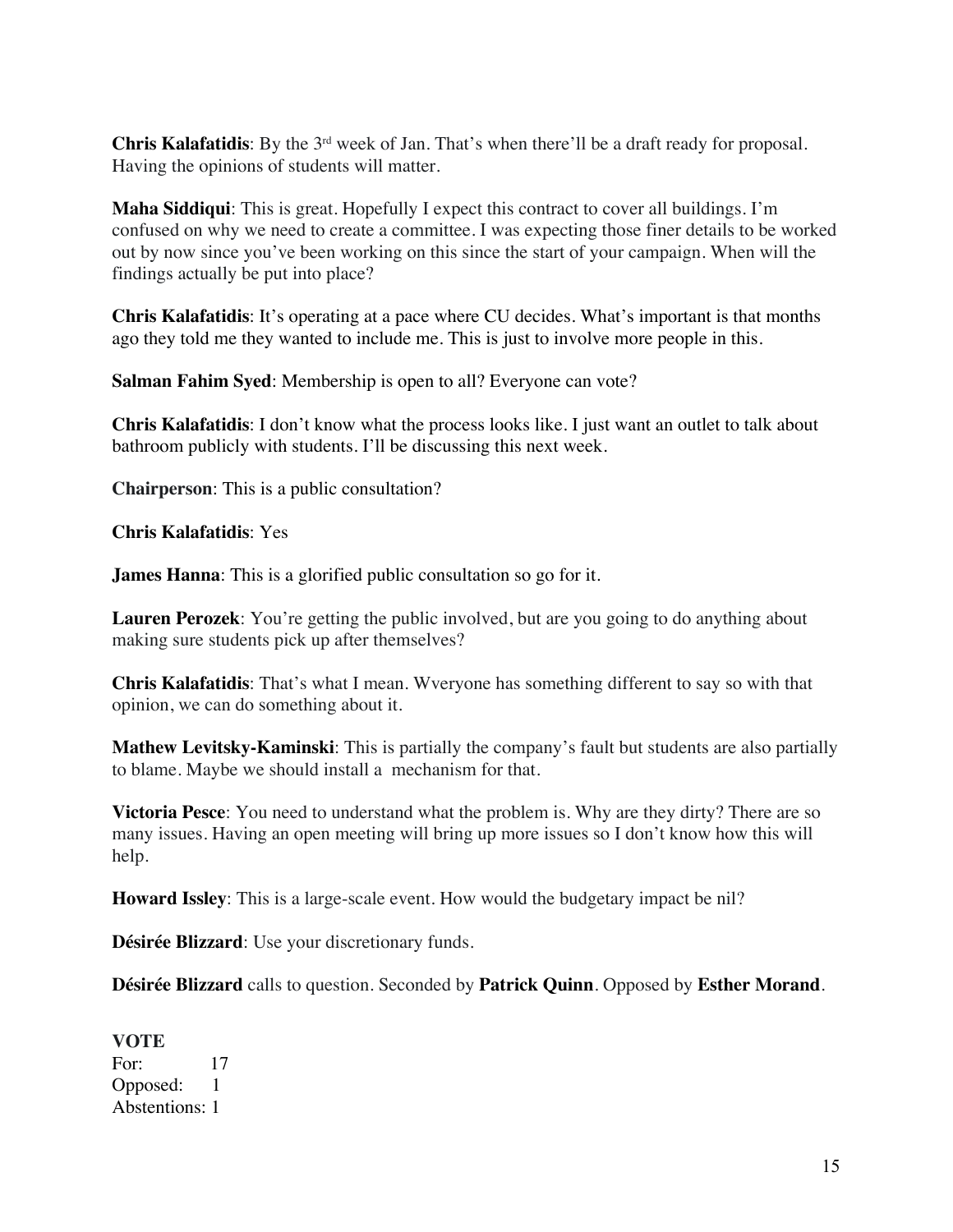*Carries.* 

**Peter Zhuang**: I want my abstention noted.

### **VOTE**

For: 16 Opposed: 0 Abstentions: 3 *Carries.* 

**Peter Zhuang**: I want my abstention noted.

**Menachem Israily**: Isn't there a property manager who should be dealing with this.

**Chris Kalafatidis**: That would be Concordia VP services. I'm working with him on this.

## **e) General Coordinator Reports**

**Maha Siddiqui**: The last meeting I attended was in November. During that meeting there was a motion that was passed about 3 candidates being submitted to council. When council makes a motion, do you think this is a suggestion?

**Chairperson**: Tone that down.

**Chris Kalafatidis**: Why didn't you just send me an email. Why didn't you ask me right away? I don't have time to correct the mistake. I'll be happy to deal with that in my report if council wants.

**Hannah Jamet-Lange**: This keeps happening. This is something that council mandated and because of that this should've been in the report without asking. We should not have to chase executives on things they're doing. The report is meant to be a report. The argument that we should have reached out is invalid.

**Victoria Pesce**: All you have to do is fix it.

**Hershey Blackman**: What's the plan for this coordinator?

**Chris Kalafatidis**: It should be in the report. I agree. Send me a message and if I don't do anything then, then that is an issue. I suppose I should fix the report.

**Hershey Blackman**: Are we going to get someone?

**Chris Kalafatidis**: There's a disagreement to whether we should appoint someone or not within the executive team. I didn't want to put anything in the report that wasn't decided.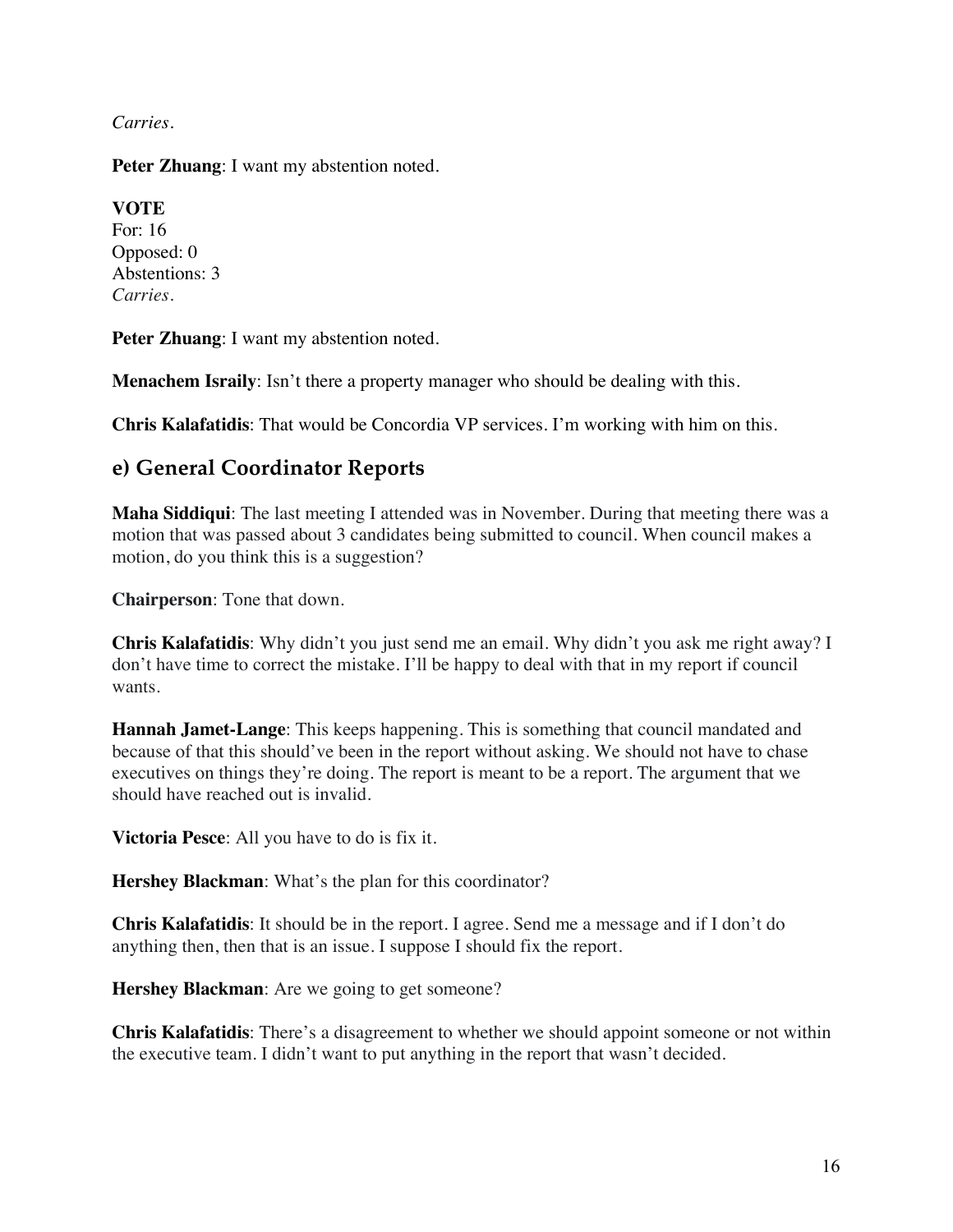**Maha Siddiqui**: Council's duty is meant to call executives out. When council imposes a motion, it is expected to be brought up again. Do you have anything to report?

**Chris Kalafatidis**: About the sustainability coordinator? We just gave the update.

**Maha Siddiqui**: Do you have three candidates.

**Chris Kalafatidis**: This is the prerogative of the GC. Council cannot mandate me to do anything.

**Tzvi Hersh Filler**: What happens if we ratify this?

**Chairperson**: We're just accepting the report.

**Selena Mezher**: What is exactly is being put? Is this just complaining that he didn't provide the info?

**Chairperson**: This is procedural. If council has any concerns before ratification, they can pull it to discuss it.

**Patrick Quinn:** Shouldn't we be talking to the chair. This feels and sounds like an attack. Talk to each other more nicely.

**Hannah Jamet-Lange**: The executive is supposed to work in the best interest of the union. Delaying this appointment for such a long time and not presenting any updates is not in the best interest of the union.

**Tzvi Hersh Filler** moves to ratify. Seconded by **Sean Howard**.

#### **VOTE**

For: 11 Opposed: 5 Abstentions: 3 *Carries.* 

## **f) Loyola Coordinator Report Jan**

**Hannah Jamet-Lange:** I saw in the budget that payments are allotted for that. Are executives paid?

**Désirée Blizzard**: We were paid on the 24<sup>th</sup>. Payroll is happening on Thursday.

**Hannah Jamet-Lange**: If you were getting paid, the reports should have stated they haven't been doing any work because that is false information.

**Tzvi Hersh Filler**: There is a legal requirement to be paid on vacation.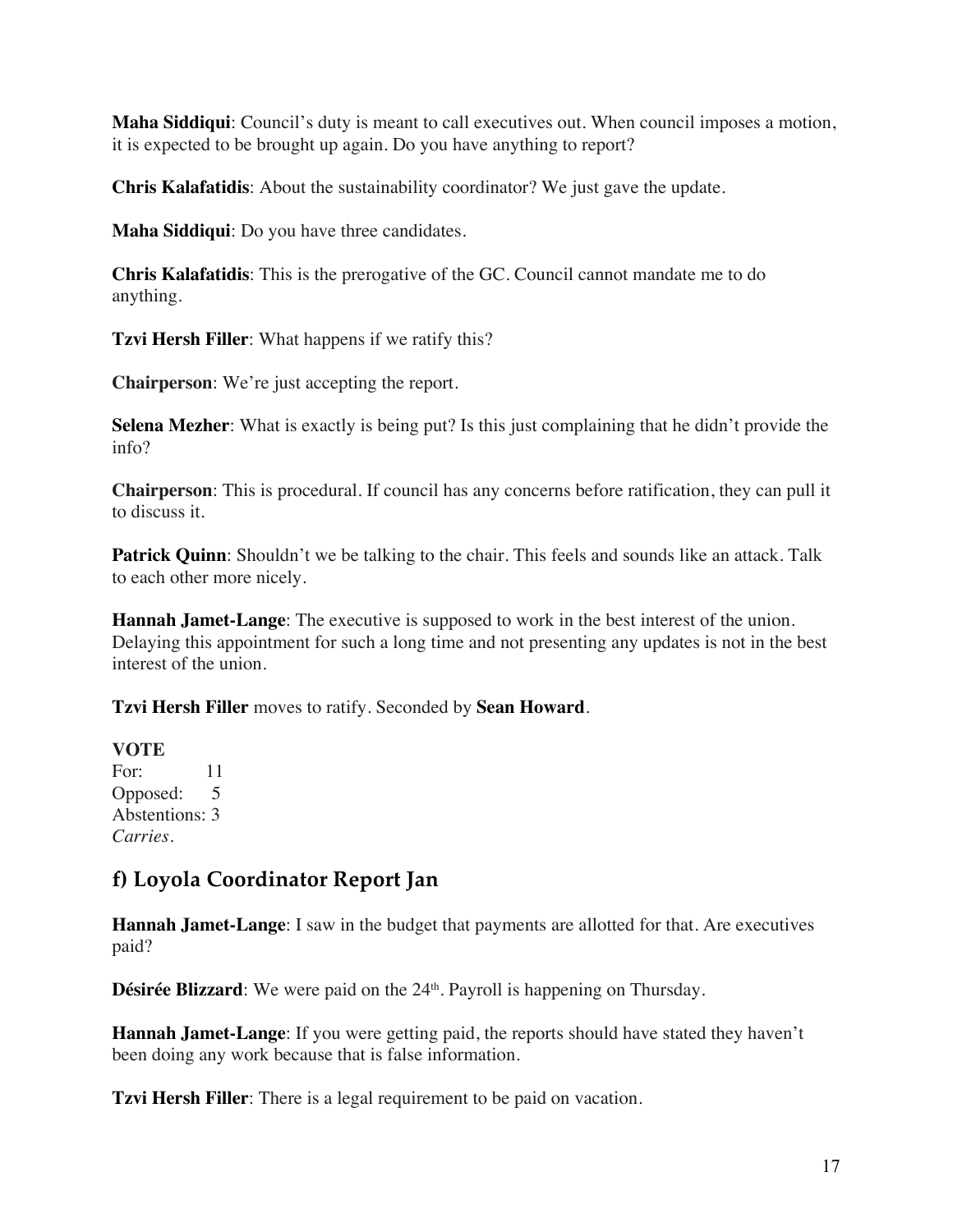**Chris Kalafatidis**: The pay is salaried. So, the work might have not been done but many of executives have been working nights and weekends and morning. You can't judge someone by the hours they worked in a particular period.

**Hannah Jamet-Lange**: I just don't want false information in the report.

**Isaiah Joyner** moves to have the report resubmitted to not involve the line. Seconded by **Elizabeth Tasong**.

## **8. NEW BUSINESS – INFORMATIONAL**

## **a) Current Council Proposals**

**Salman Fahim Syed:** We have an office. There's not any productive use of that office right now. I propose the office to be advertised to students. And office hours could be hung outside the room. There's no institutional memory of council. Students can also reach out to councillors.

**Isaiah Joyner**: One of our employees is taking the time to do headshots to increase visibility.

**Chris Kalafatidis**: This is a great idea. I love the passion. We really should have Melvin take a picture of councillors outside the office.

**Sean Howard:** I see the motivation to make councillors more visible. It's something I realised during campaigning. I felt in prior years that the CSU is just an organisation and Engineering students are not familiar with them. Trying to put ourselves out there more is appropriate. This spirit is worth pursuing.

**Patrick Quinn**: Institutional memory for councillors is a good idea. I don't believe there's a one drive with all past reports. It's been a source of frustration for us executives. I appreciate this.

**Désirée Blizzard**: To have a council drive would be great. Who would have access to it. Would it be a committee?

**Salman Fahim Syed**: Shared drive is great. My email will be defunct once I step down. Having a specific email might be good. I'm still working on this. If anyone wants to work on this with me, they can reach out to me.

**Peter Zhuang**: We need to go to the students to let students know. Students don't know how to get to us or who they can talk to. If we do this, I suggest we have regular hours for each faculty.

**Salman Fahim Syed**: I don't want office hours to be implemented. It would be a good idea to volunteer hours.

**Tzvi Hersh Filler** calls orders of the day.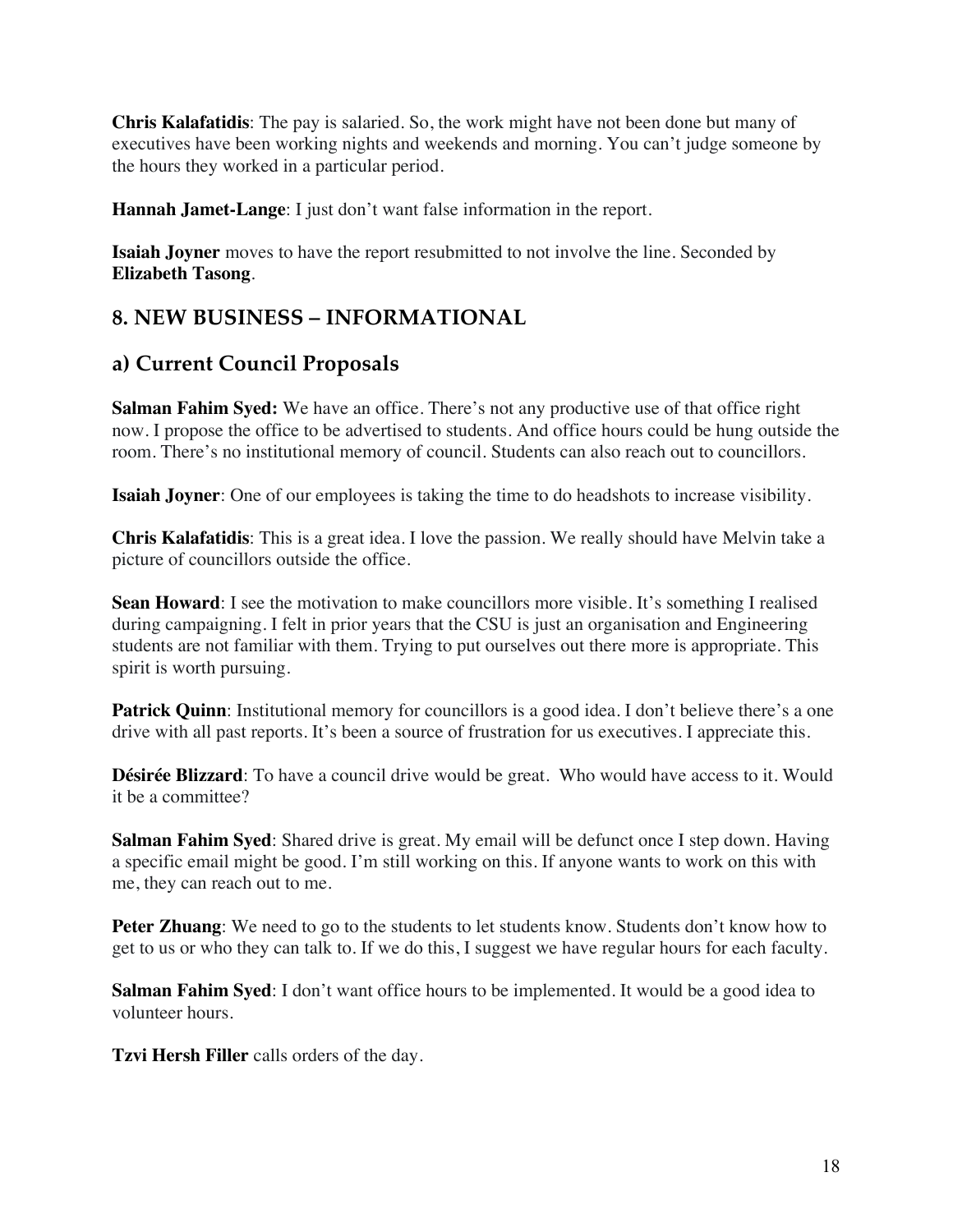## **b) Loyola Working Group Proposals**

**Celeste-Melize Ferrus**: Every two weeks on Wednesday Loyola has a meeting. Not enough students come for Ideas Café. I asked you guys for suggestions. On January 28, we will have a whole session for shuttle buses. With proper exposure, hopefully I'll get more traction.

**James Hanna**: You did a great job.

## **9. QUESTION PERIOD & BUSINESS ARISING**

**Victoria Pesce** moves to ratify Loyola report. Seconded by **James Hanna**.

**Esther Morand:** To external coordinator, Will there be more Bill 21 buttons?

**Isaiah Joyner**: I met with external at SMU and the people at Bill 21 committee. She told me I would get them but I don't know when they will come in.

**Eduardo Malorni:** Does anyone know an executive on the Teaching MAs?

**Peter Zhuang:** To executives, what about the key to council room?

**Isaiah Joyner:** Marin is internal. We submitted the list-

**Peter Zhuang:** I already have access to the key. Do we return it? Can we hold on to the key?

**Maha Siddiqui:** No. Return when done.

**Sean Howard:** What committees have open spots?

**Chairperson:** If there are open seats, they show up on agenda. Right now, there are no vacancies.

### **10. ANNOUNCEMENTS**

**Salman Fahim Syed:** When can council can get hoodies?

**Deisree:** We have a line, but Marin and Chris are spearheading then.

**Chris Kalafatidis**: We'll get back to that.

**James Hanna**: Any Armenians here? Happy Armenian Christmas.

**Eduardo Malorni**: January 22 is Frostbite. There will be morning coffees. On January 17 and 20, McGill will be going on strike for Bill 21. If you can, join in.

**Fern**: McGill is voting to go on strike on Friday.